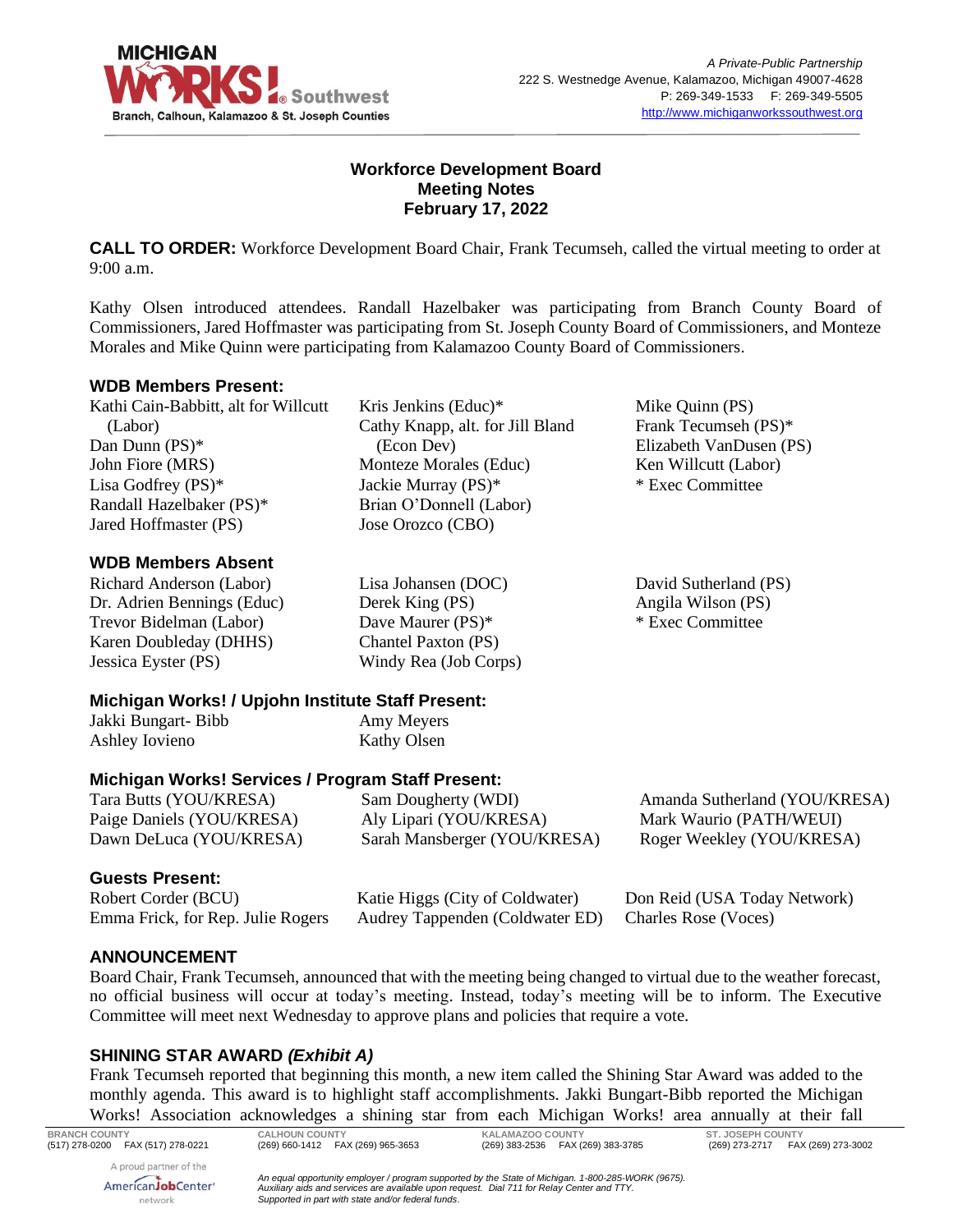conference. The Michigan Works! Southwest Shining Star Award celebrates front line staff who, through dedication and outstanding contributions to workforce development, personify the Michigan Works! mission. Locally, each month, employees can submit nominations for their peers. The Operations Team will select a monthly winner via an electronic poll and the winner will be acknowledged at the next monthly Workforce Development Board meeting. Along with that acknowledgment, the winner will receive a certificate signed by the Board chair, as well as a traveling plaque and trophy. She noted that this is one of the many ways where staff can celebrate frontline staff who work tirelessly to serve our communities. The inaugural winner has been selected and he is in attendance at today's meeting. Roger Weekley is a career navigator who was nominated by his peers because he has exceptional customer service skills, taking time to ensure the customers' needs are met with the greatest care. He is extremely helpful to all those around him and brings a smile and positive attitude not only to the customers but also to his coworkers. Congratulations Roger and thank you for your passion to serve and your commitment to the Michigan Works! mission!

#### **CITIZENS' TIME**

No comments.

### **COMMITTEE REPORTS**

**Disability Awareness Resource Team (DART)** – John Fiore reported the DART Committee recently met. At that meeting, staff from Kalamazoo RESA gave a brief presentation on the financial services project that was mentioned at a previous Board meeting. The presentation did result in a couple of community connections that will support the initiative. Committee members also discussed the previously developed desktop training modules. Committee members will be reviewing each module to ensure that they continue to contain the most current and correct information and that the hyperlinks used within each module are correct. Emerging issues discussed at the meeting included accessibility for individuals with disabilities for voting and for attending public meetings, as well as the advocacy work that is taking place to ensure that people with disabilities have the ability to fully participate in their communities. The committee also discussed mobility in West Michigan during the winter months and the ongoing advocacy efforts with local governments to implement snow removal plans that would support and allow individuals with disabilities to access the communities. During the partner updates, members learned that applications for Project SEARCH have increased.

### **NEW BUSINESS**

None.

### **STAFF REPORTS**

#### **Business Services Activities**

Ashley Iovieno provided a PowerPoint presentation highlighting the results of the grant awards for the Going PRO Talent Fund (GPTF) FY22. Awards were reported to be:

- Kalamazoo County Of 43 applications, 32 employers were awarded a total amount of \$1,557,685.
- Calhoun County Of 17 applications, 11 (1 pending) employers were awarded a total amount of \$477,425.
- Branch County Of 6 applications, 2 employers were awarded a total amount of \$51,606.
- St. Joseph County Of 8 applications, 5 (1 pending) employers were awarded a total amount of \$398,145.
- Other Michigan counties that applied under Michigan Works! Southwest included 8 employer applications of which 7 were awarded a total amount of \$259,173.

Ms. Iovieno also shared data comparing the number of GPTF applications and awards for FY20, FY21 and FY22. There were 57 applications in FY20, 44 applications in FY21 and 82 applications in FY22. There were 57 GPTF awards in FY21 for a total of \$2,700,438 and 82 (2 pending) for a total amount of \$2,744,034 in FY22. For the FY22 awards, local employers are planning to train 1,804 employees, and 1,088 new hires. Of those numbers, plans are to train 238 new apprentices.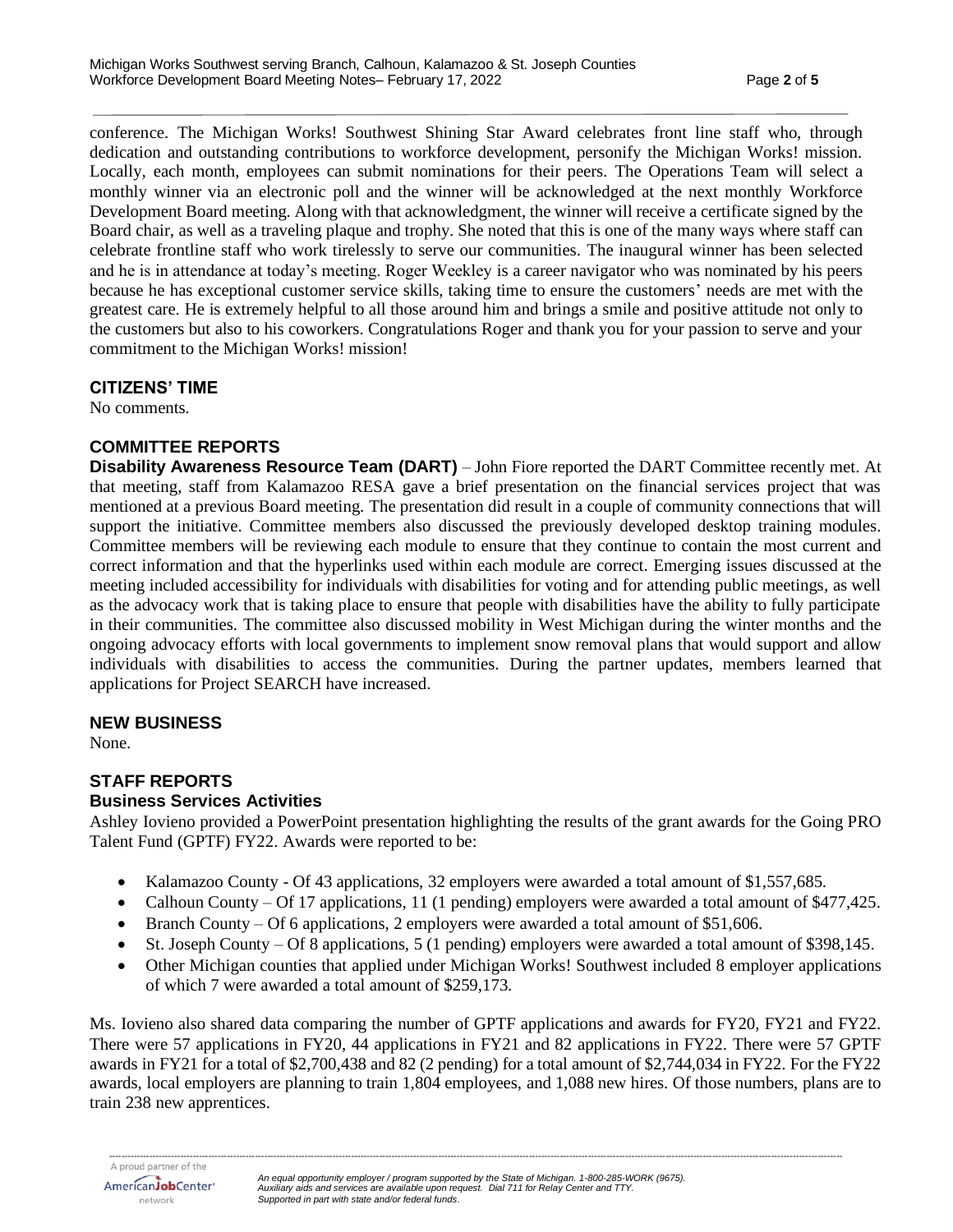Ms. Iovieno also reported that childcare continues to be a difficult issue across the State. Michigan Works! Southwest recently partnered with the State of Michigan, Childcare Resources, West Michigan Works!, and Berrien, Cass, and Van Buren Counties to host a virtual job fair. This event took place yesterday. There were 43 booths of childcare providers from across the West Michigan area. Efforts are being made to recruit individuals for these jobs and to assist with opening additional childcare businesses. Jose Orozco reported Voces is planning to pilot two classrooms for early childhood and if all goes well, they may be looking for applicants in September. Lisa Godfrey noted that she has been on the Workforce Development Board for 30 years and the number one issue 30 years ago was childcare and questioned why this issue cannot be addressed. Ms. Iovieno reported this past year couple of years, childcare was drastically affected by the pandemic and many locations struggled to keep their doors open. Moving forward, it is important to recognize childcare as an industry with professional careers and then put the tools behind that with appropriate quality training. Michigan Works! Southwest has made efforts over the past few years to develop an early childhood development apprenticeship program. When businesses have better trained employees, they will be able to open more classrooms and thus be able to open up additional childcare slots. Another item to be addressed is the high cost of childcare as well as the high cost to operate a childcare center. Jakki Bungart-Bibb reported that in the past, there has not always been the backing of state and federal funding to address this issue because with low wages, these jobs were not considered high-demand, high-wage jobs. Now, these jobs are recognized as high demand and efforts are being made to provide more training and increase wages and staff are hoping to be able to 'move the needle'. Ms. Iovieno also reported that staff worked with local childcare providers in applying for stabilization grants and quite a few local providers applied and received grants that allowed for them to offer sign-up bonuses. Mike Quinn reported that he and his wife have operated a Montessori preschool for over three decades. The childcare stabilization grant was a huge benefit to them and although the \$1,000 hiring bonus was available, they did not need to hire new employees because they did not lose employees during the pandemic. The grant did allow for awarding bonuses to current employees which really helped with employee retention. Jakki Bungart-Bibb reported Calhoun County was recently approved for the Tri-Share program to support childcare.

### **Labor Market Information**

*Michigan's Labor Market News* **–** Jakki Bungart-Bibb reported Michigan's February edition [of Labor Market News](https://milmi.org/Publication/Labor-Market-News/Michigans-Labor-Market-News-February-2022) will be sent out following the meeting. This edition focuses on inflation trends in Michigan. Using data from the Consumer Price Index, the feature article highlights key indicators, wage trends, and the cost of goods and services in Michigan. The map of the month visualizes national housing price trends relative to Michigan. The industry focus is this edition is focused on food and beverage stores which have been heavily impacted by inflation. In this edition, the Michigan unemployment rate was reported to be at 5.6%, the national rate was reported to be at 3.9%, and the four counties in the Michigan Works! Southwest service area ranges from 3.7% to 5.3%.

*Job Demand Dashboard* - Ms. Bibb reported 2021 was a record year for online job postings, with over one million total. This past reporting month, the [Job Demand Dashboard](https://app.powerbigov.us/view?r=eyJrIjoiOTc1OWQ5OWItODVmYi00Y2IyLWExMjYtYjkzOTc0OWZlMTcwIiwidCI6ImQ1ZmI3MDg3LTM3NzctNDJhZC05NjZhLTg5MmVmNDcyMjVkMSJ9&pageName=ReportSection3ea51ac6802356c9f464) showed a significant decrease, close to 20% in comparison to the prior month. The top occupations on the list remain the same as previous months - Registered Nurses, retail sales workers, and frontline supervisors of retail sales workers. Following the meeting, the link to the Job Demand Dashboard for Region 8 and the link to the Upjohn Institute publications were emailed to members and guests.

*Burning Glass Analytics and Real Time Jobs Data -* In addition to the verbal report, the website link to the labor market reports generated from Burning Glass Analytics and Real Time Jobs Data that identified top detailed occupations, skills greatest in demand, and employers with the most job openings in Prosperity Region 8, Michigan Works! Southwest, and each of the four counties in the MW! Southwest Area for the period December 1, 2021 through January 31, 2022 was included in the meeting notice.

### **Operations Update**

Ms. Bibb reported the Michigan Works! Southwest Service Centers continue to be open to the public, offering both virtual and in-person services. Two of the service centers did transition to virtual services for a short period of time at the end of January due to illnesses and staffing shortages. All centers went back to in-person services as of February 1, 2022. Staff are seeing an increase in the number of individuals registering for work statewide; however, the number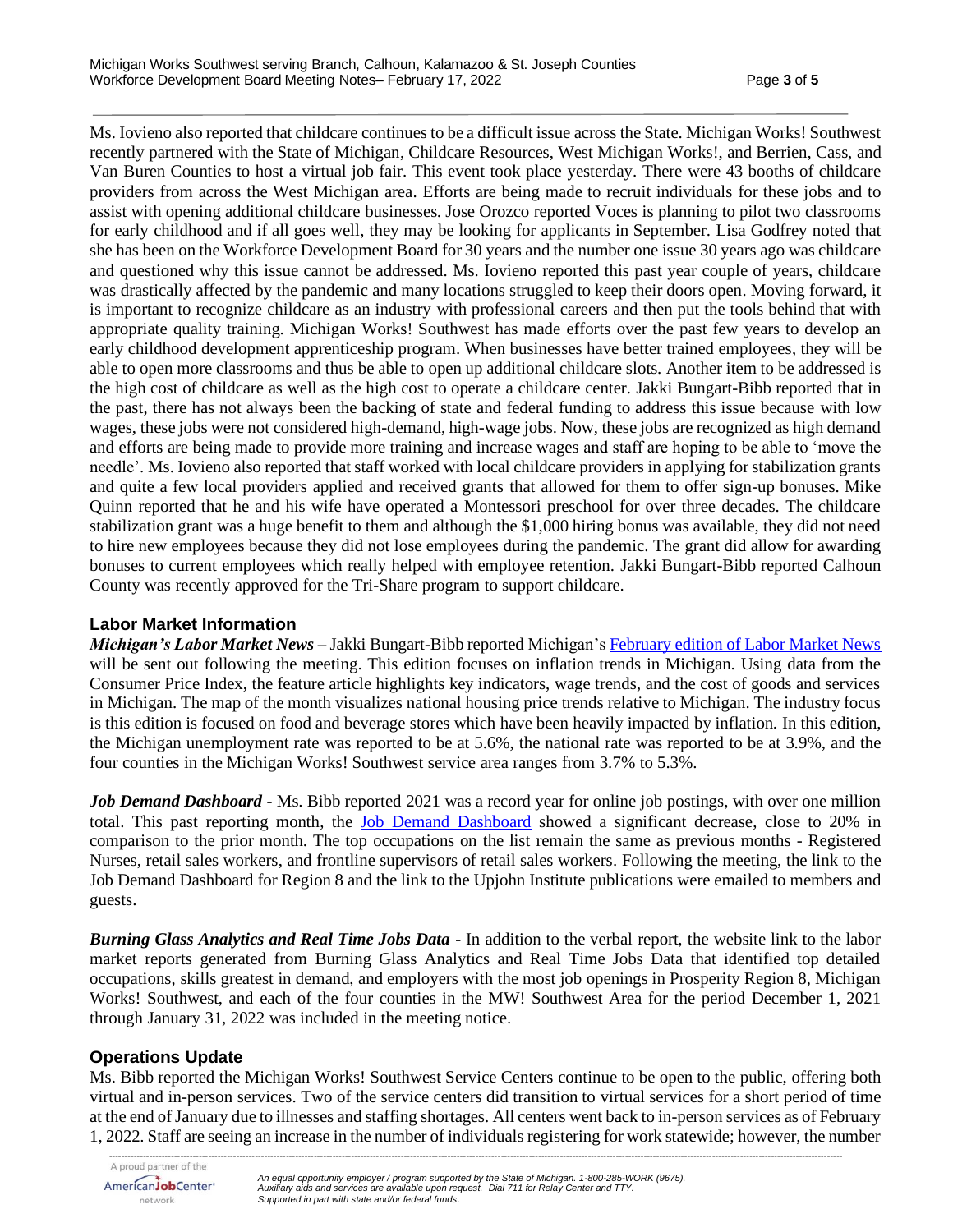of customers visiting the centers continues to be well below pre-pandemic levels. Locally, 579 individuals registered for work in January. Lastly, Ms. Bibb reported that there will be an expungement fair on February 23, 2022 from 10:00 a.m. to 3:00 p.m. in Calhoun County at the Kellogg Arena.

### **Director's Report** *(Exhibit B)*

Jakki Bungart- Bibb reported on highlights of the Director's Report (Exhibit B) that was emailed to members prior to the meeting.

*Federal Update* – Ms. Bibb reported a third FY 2022 continuing resolution (CR) was passed by the house earlier this month. This CR will extend funding through March 11, 2022. The Senate must also pass the measure before it is sent to the president. The current CR expires Feb 18, 2022; thus, an update is anticipated either today or tomorrow.

*State Update –* Ms. Bibb reported a brief summary of workforce related items in the Governor's proposed budget for 2023 was listed on the Director's Report that was sent to members prior to the meeting. A few of these items are in alignment with the Michigan Works! legislative priorities shared at the previous Workforce Development Board meeting. She highlighted \$15 million for barrier removal and employment supports, \$15 million in youth programming, and proposed funding for pre-apprenticeships and innovative childcare programs. A [hyperlink to a](https://www.michigan.gov/budget/-/media/Project/Websites/budget/Fiscal/Executive-Budget/Current-Exec-Rec/FY23-Budget-Press-Release.pdf?rev=6134d7913d0545a78e68b8580bc4a714&hash=E0327D40989EAA14F96CDD6E323A0AF1)  [media release](https://www.michigan.gov/budget/-/media/Project/Websites/budget/Fiscal/Executive-Budget/Current-Exec-Rec/FY23-Budget-Press-Release.pdf?rev=6134d7913d0545a78e68b8580bc4a714&hash=E0327D40989EAA14F96CDD6E323A0AF1) that provides greater detail about the proposed budget was included on the report.

## **PROGRAM – ECONOMIC DEVELOPMENT UPDATES**

Frank Tecumseh introduced the presenters for the program. They included Audrey Tappenden, Economic Development Coordinator for Coldwater Area Economic Development; Robert Corder, Vice President, Attraction for Battle Creek Unlimited and Cathy Knapp, Partner at Southwest Michigan First.

Ms. Tappenden reported on the top employers in Branch County and noted that the county is looking forward to seeing how three possible expansions will play out in the next year. Information was provided on five housing developments that included the Thompson Boulevard neighborhood; a second MISHDA MOD house; a 310-unit apartment complex; 5 units at 8 South Monroe funded with a CRP award; and a 7-unit project applying for CRP, which is pending. An update was provided regarding a 1,500-acre project with 150-megawatt potential that Apex Clean Energy & esaSolar are working on. She further reported that the Children's Museum of Branch County is working on relocation and expansion in partnership with Coldwater Downtown Development Authority (DDA) which includes a \$350,000 renovation at a DDA-owned building. Talent development initiatives included a focus on the Young Professionals organization planned by the county's Chamber of Commerce, and the Coldwater Township Sunrise Rotary PROMISE Project for allied health and industrial trade programs. Lasty, an update was provided regarding efforts for Main Street and redevelopment ready communities. This included a CEDAM fellow working towards RRC certification for the City of Coldwater; and the selection of Coldwater DDA to serve as a Main Street organization for which a baseline assessment is in process.

Mr. Corder reported on industrial investments and expansions, as well as multiple community development projects that included the McCamly Hotel redevelopment, the BC TRAIN relocation support, the Washington Heights Entrepreneurial Fund, the Tiger Room food accelerator, the Real Estate Improvement Fund, and housing initiatives. Information was also provided on Calhoun County MEGA sites and the work that is being done in partnership with MEDC and community partners regarding several prospects. Information pertaining to the possibility of a BTL Drone Park that would include drone manufacturing, drone operations, drone repair and maintenance, drone training, and Urban Air Mobility (UAM) was shared. Mr. Corder reported BCU plans to restart in-person business retention visits and outreach in 2022 which were halted in 2020 due to COVID-19. The housing shortage in the Battle Creek area is critical and new housing at all levels is needed to grow the regional economy. The 2022 outlook included a hopeful lessening effect of COVID-19, supply chain disruptions that are leading to higher costs, the acceleration of electric vehicles (EV), labor challenges, accelerating downtown efforts, housing, a focus on EV/Battery technology, and drones, adding BCU staff for marketing and development roles, and a focus on domestic travel only.

*--------------------------------------------------------------------------------------------------------------------------------------------------------------------------------------------------------------------------------------------*